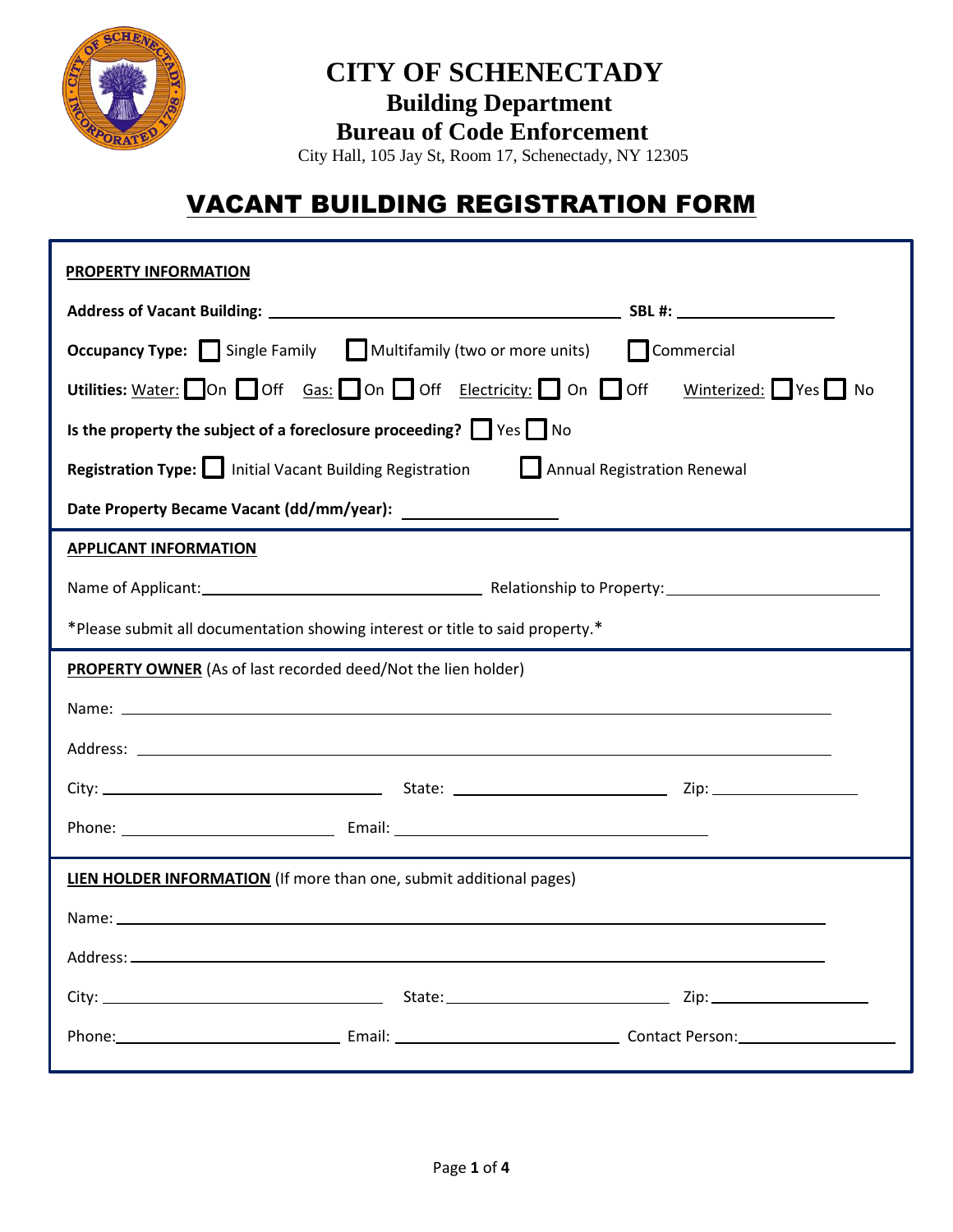

# **CITY OF SCHENECTADY Building Department**

#### **Bureau of Code Enforcement**

City Hall, 105 Jay St, Room 17, Schenectady, NY 12305

|  |                                                  | <b>PROPERTY MANAGER/EMERGENCY CONTACT</b>                                                                                                                                                                                                                                                                                                                                                                                                                                             |  |  |  |  |  |  |
|--|--------------------------------------------------|---------------------------------------------------------------------------------------------------------------------------------------------------------------------------------------------------------------------------------------------------------------------------------------------------------------------------------------------------------------------------------------------------------------------------------------------------------------------------------------|--|--|--|--|--|--|
|  |                                                  | Name: Name and the second contract of the second contract of the second contract of the second contract of the second contract of the second contract of the second contract of the second contract of the second contract of                                                                                                                                                                                                                                                         |  |  |  |  |  |  |
|  |                                                  |                                                                                                                                                                                                                                                                                                                                                                                                                                                                                       |  |  |  |  |  |  |
|  |                                                  |                                                                                                                                                                                                                                                                                                                                                                                                                                                                                       |  |  |  |  |  |  |
|  |                                                  |                                                                                                                                                                                                                                                                                                                                                                                                                                                                                       |  |  |  |  |  |  |
|  |                                                  | <b>VACANT PROPERTY PLAN</b>                                                                                                                                                                                                                                                                                                                                                                                                                                                           |  |  |  |  |  |  |
|  |                                                  | The city requires that a vacant building plan be submitted pursuant to §167-56(A)(6) of the city code. Please select<br>the option that most accurately describes the plan for the vacant property.                                                                                                                                                                                                                                                                                   |  |  |  |  |  |  |
|  | The building is to remain vacant and maintained. |                                                                                                                                                                                                                                                                                                                                                                                                                                                                                       |  |  |  |  |  |  |
|  | ⋗<br>▶<br>⋗                                      | Plan shall include a reason why the property shall be left vacant.<br>Plan shall include a description on how the property will be maintained.<br>Building shall be maintained in accordance with Schenectady City Code, specifically sections 138 (Building,<br>Plumbing and Electrical Standards), 161 (Garbage, Rubbish and Refuse), 167 (Housing Standards), 228<br>(Streets and Sidewalks) and 258 (Weeds and Offensive Accumulation).                                           |  |  |  |  |  |  |
|  |                                                  | The building is to be rehabilitated and returned to an appropriate occupancy or use within three hundred and<br>sixty-five (365) days.                                                                                                                                                                                                                                                                                                                                                |  |  |  |  |  |  |
|  | ➤                                                | Any repairs, improvements or alterations to the property shall comply with any applicable zoning, housing,<br>historic preservation or building codes and shall be secured in accordance with Schenectady City Code<br>Section 167-51.1, if applicable, during the rehabilitation.<br>Request for an extension shall be submitted to the Building Inspector and include a written statement from<br>the owner detailing the reasons for the extension.                                |  |  |  |  |  |  |
|  |                                                  | The building will be demolished.                                                                                                                                                                                                                                                                                                                                                                                                                                                      |  |  |  |  |  |  |
|  | ⋗<br>➤<br>⋗                                      | A plan, indicating the proposed time frame in which the building will be demolished, not to exceed one<br>hundred and eighty (180) days shall be included.<br>The plan shall meet the Bureau of Code Enforcement's Demolition Checklist<br>(http://cityofschenectady.com/building inspector code.htm).<br>An affidavit on a form prescribed by the City and executed by the owner that the owner will assume all<br>costs associated with the demolition, and a performance guaranty. |  |  |  |  |  |  |
|  |                                                  | * ALL REQUIRED PERMITS MUST BE OBTAINED BEFORE ANY WORK MAY BE STARTED *                                                                                                                                                                                                                                                                                                                                                                                                              |  |  |  |  |  |  |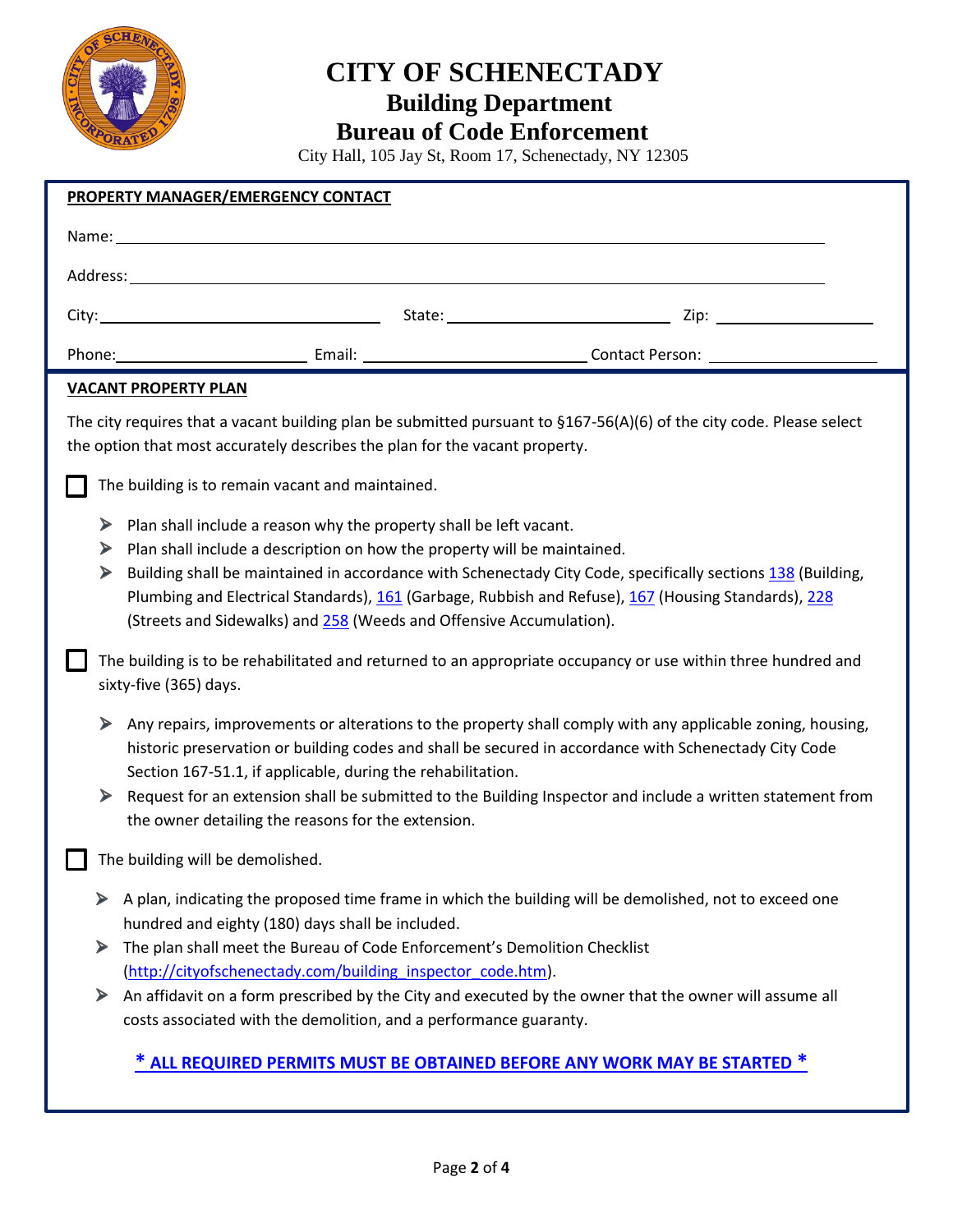

## **CITY OF SCHENECTADY Building Department Bureau of Code Enforcement**

City Hall, 105 Jay St, Room 17, Schenectady, NY 12305

#### **REGISTRATION FEE** (Please make checks payable to City of Schenectady.)

- $\blacktriangleright$  1st year fee: \$2,500
- $\geq$  2nd year fee: \$3,000
- $\triangleright$  3rd year fee: \$3,500
- $\blacktriangleright$  4th year fee: \$5,000
- $\triangleright$  5th year fee: \$5,500
- $\blacktriangleright$  Each subsequent year: \$5,500

The Vacant Building Registration form shall be received no later than 30 days after the building becomes vacant. Upon submission of a complete registration, an invoice will be sent out for the appropriate year and associated fee. Applicants shall have 30 days to submit payment from the day the invoice is generated. If the fee is not received within thirty (30) days, the registration shall become null and void and resubmission of the registration shall be required. If the owner or applicant fails to meet these requirements, they shall be subject to prosecution as prescribed in Sections 167-56 (E) and 167-15 of the City of Schenectady Code.

Please complete this registration form, and deliver to:

**Building Department - Bureau of Code Enforcement City Hall, 105 Jay St., Room 17, Schenectady, NY 12305**

#### **FEE EXEMPTION** (Must be requested in writing)

Under city code §167-56(B) the Building Inspector upon written request of the owner may grant an exemption for the registration fee based on the following circumstances:

- Where a building which has suffered fire damage or damage caused by extreme weather conditions shall be exempt from the registration requirement for a period of 90 days after the date of the fire or extreme weather event if the property owner submits a request for exemption in writing to the Bureau of Code Enforcement.
- Where a vacant building has been purchased by a new owner; a complete vacant building registration form is submitted and approved within 60 days; all necessary permits have been obtained within 60 days to rehabilitate the vacant building or demolish it.
- Where a vacant building has no exterior code violations and no interior code violations relating to electrical, plumbing, and structural components as verified by the Building Inspector or his designee. The Building Inspector may grant an exemption from the vacant building registration fees if any and all violations are remedied within 60 days of notice.

Will you be seeking a fee exemption based on the criteria provided above?  $\Box$  Yes  $\Box$  No

**INTERIOR INSPECTION** (Indicate below when you would like to schedule the inspection)

Section 167-56(A)(2) requires that an interior inspection be conducted within 14 days of initial registration. *UNLESS THE DATE REQUESTED IS LESS THAN 7 DAYS AFTER THIS FORM IS RECEIVED OR IF IT IS INCOMPLETE THE INSPECTOR WILL ARRIVE IN THE WINDOW SELECTED UNLESS YOU OTHERWISE HEAR FROM US.* 

DATE: \_\_\_\_\_\_\_\_\_\_\_ Time: 0 10AM-11AM 0 11AM-12PM 0 1PM-2PM 0 2PM-3PM